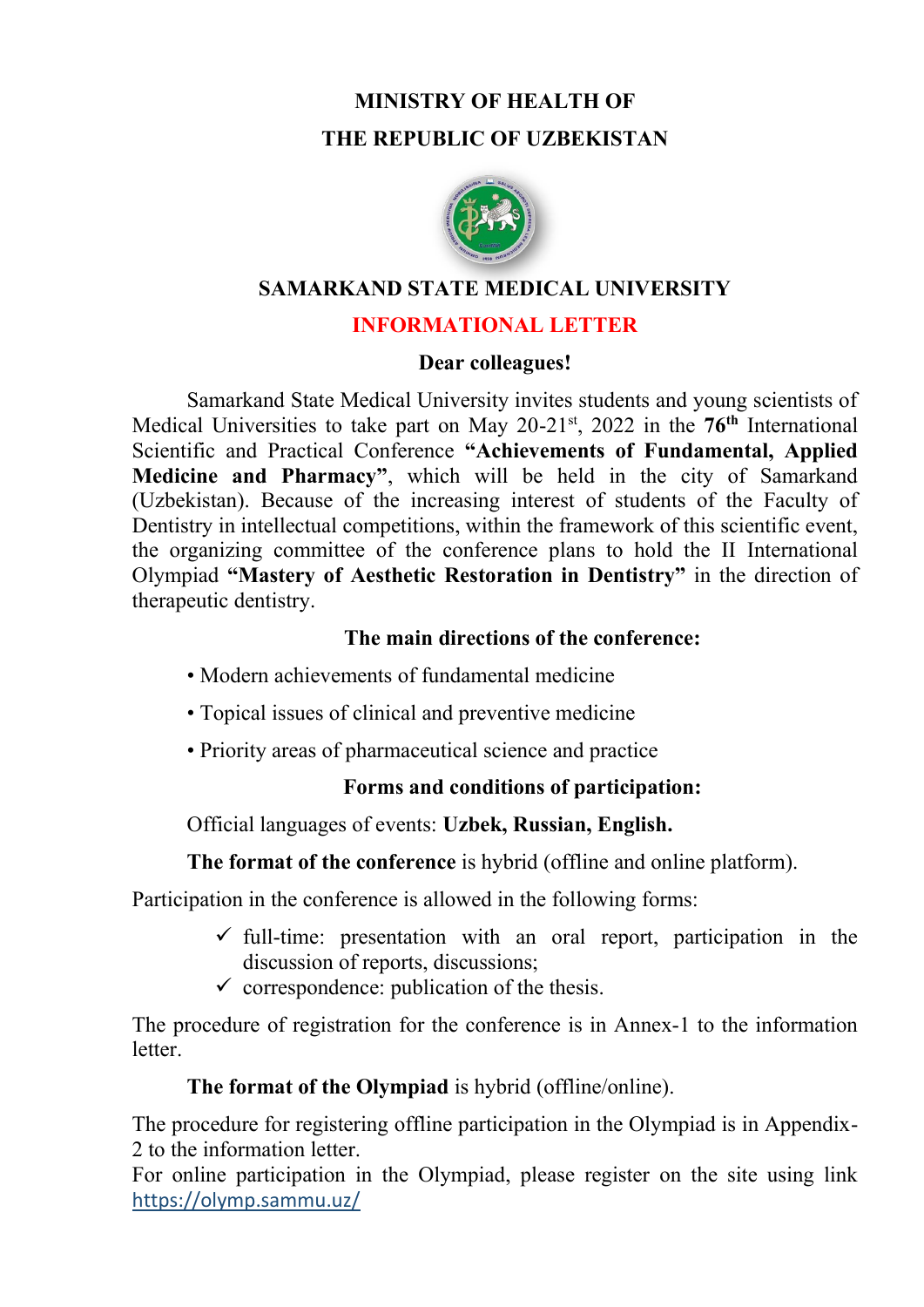**Please note that the deadline for submitting a thesis for the International Conference, applications for participation in the Olympiad, due to numerous requests, is being extended until May 1, 2022**.

Please send applications for participation in the conference, abstracts of reports to the Organizing Committee by e-mail: samgmu\_studentconference@mail.ru

Please send applications for participation in the Olympiad to the Organizing Committee by e-mail: sammi.olimpiada@gmail.com

### **Attention! The participant has the right to apply for only one event.**

Appendix 1.

#### **INFORMATION ON PARTICIPATION IN THE 76TH INTERNATIONAL SCIENTIFIC AND PRACTICAL CONFERENCE**

#### **"ACHIEVEMENTS OF FUNDAMENTAL, APPLIED MEDICINE AND PHARMACY":**

The materials of the scientific-practical conference will be published in an international peer-reviewed journal recognized by the Higher Attestation Commission of the Republic of Uzbekistan: "Problems of Biology and Medicine" - (in a special issue of a scientific publication) **for free.**

**Journal link:** http://pbim.uz/ru/realease/4/year?year=2021

**Venue:** Uzbekistan, Samarkand, Samarkand State Medical University.

**Event date:** 20-21.05.2022.

#### **Thesis submission requirements**

 The text style is "regular" in the MS Word version. Volume - no more than 1 page, letter- Times New Roman, size of type 12, interval - single (to the entire document). Alignment in width, brims of 2 cm on each side. The use of illustrations, tables and graphs in the text is not allowed. No more than 2 works are accepted from one author. The number of authors is not more than 3. It is not allowed to introduce a scientific supervisor of the work into the team of authors. The thesis must indicate: the purpose of the study, material and methods, the results of the study and conclusions.

**P.S.:** When sending by e-mail, in the "Subject" column, indicate "Thesis of the conference." Works are sent as an attached file, the title is the surname of the first author, for example, "petrov.doc". Thesis is accepted in the presence of a completed questionnaire, which is also sent to our e-mail address samgmu studentconference@mail.ru along with abstracts (on the second page)

All works will be checked for plagiarism.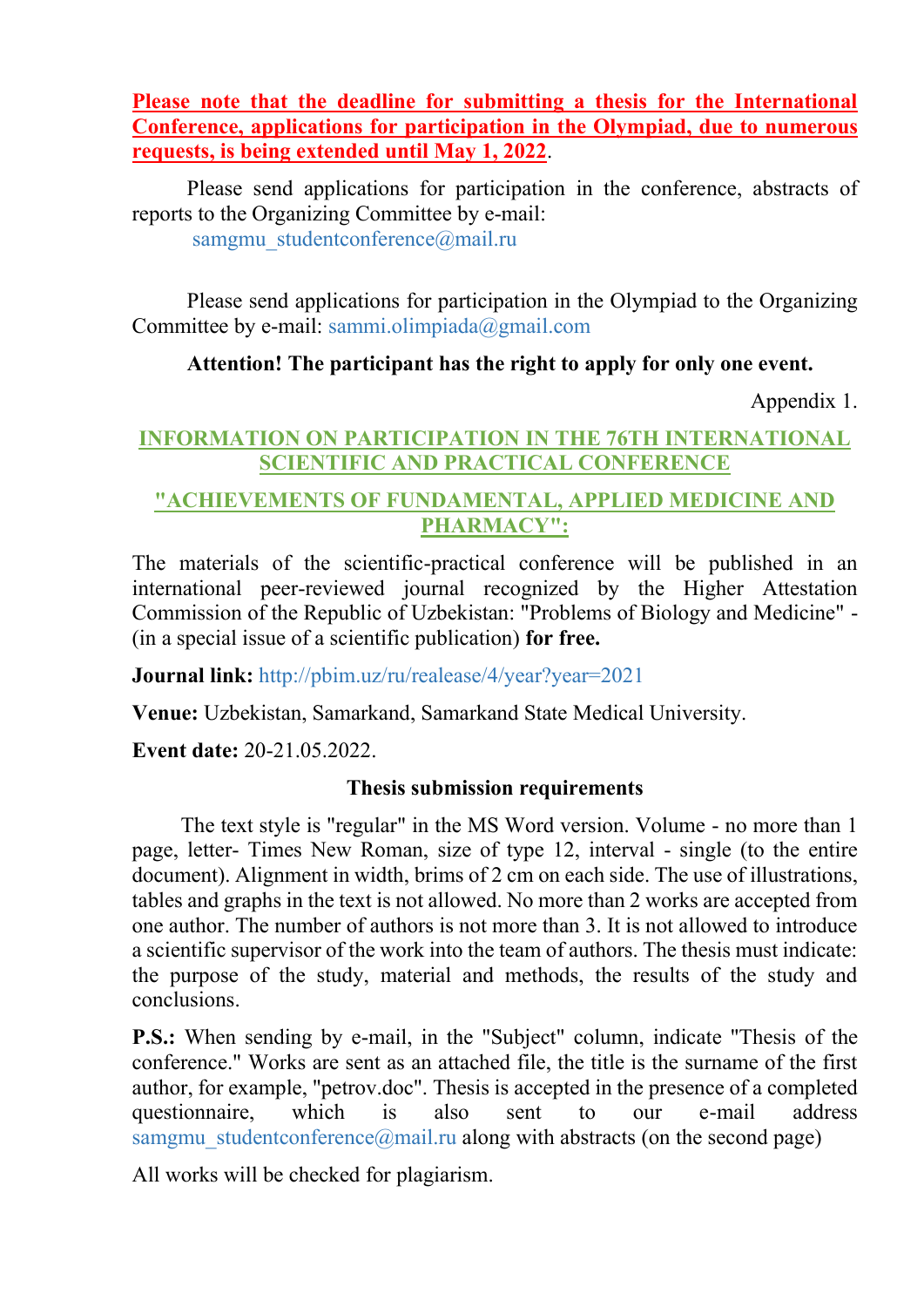**Submitted materials will be rejected by the Editorial Board if the formatting requirements are not met.**

#### **SAMPLE THESIS**

#### **ABOUT MEDICINES AND PHARMACEUTICAL**

#### **ACTIVITIES**

#### **Nigora Marifovna SIDIKOVA**

#### **Student of group 605 of the medical faculty of Samarkand State Medical University, Samarkand, Uzbekistan.**

#### **Scientific adviser: d.m.s. Ziyadullaev Sh.Kh.**

Objective of the work:

Materials and research methods:

Research results:

Conclusions:

#### **Questionnaire for participation in the 76th International Scientific and Practical Conference**

| 1. Full name                                                                                                                                           |  |
|--------------------------------------------------------------------------------------------------------------------------------------------------------|--|
| 2. Status (students, residents of the magistracy,<br>clinical residents)                                                                               |  |
| 3. Full name of the university with<br>e-mail                                                                                                          |  |
| 4. Title of work                                                                                                                                       |  |
| 5. Form of participation in the conference<br>(you must specify)<br>$\Box$ publication of the thesis + report<br>$\Box$ only publication of the thesis |  |
| 6. Full name of supervisor<br>Indicating position, academic degree,<br>ranks;                                                                          |  |
| 7. Postal address, telephone,<br>E-mail of the author with whom<br>there will be a correspondence                                                      |  |

#### *"Achievements of Fundamental, Applied Medicine and Pharmacy"*

**Additional information, conference program, contact numbers and emails of those responsible will be posted on the official website www.sammi.uz**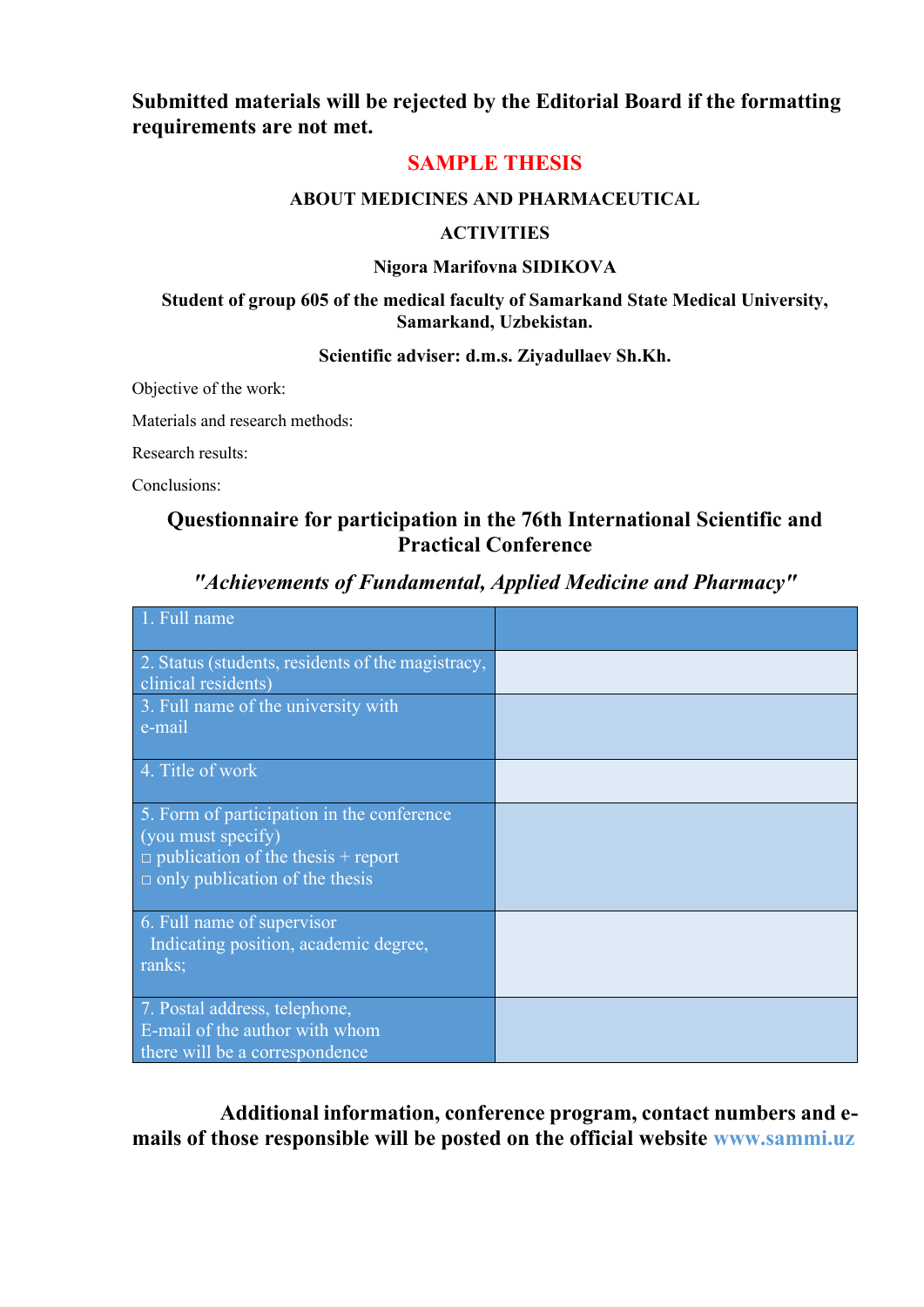### **Organizing committee address:**

*140100,* Republic of Uzbekistan, Samarkand city, st. A. Temur 18. University fax: +99866-233-71-75; +99866-233-54-15.

#### **Conference coordinators:**

|  |                                    | 1. Kim Antonina Amurovna | $+998939981737$                                    |
|--|------------------------------------|--------------------------|----------------------------------------------------|
|  | antonina amurovna $\omega$ mail.ru |                          |                                                    |
|  |                                    |                          | 2. Narzulaeva Umida Rakhmatulaevna +99891435075690 |
|  | umidanarzulaeva $7\omega$ mail.ru  |                          |                                                    |

Appendix 2

### **INFORMATION ON PARTICIPATION IN THE II INTERNATIONAL OLYMPIAD "MASTERY OF AESTHETIC RESTORATION IN DENTISTRY"**

Samarkand State Medical University, sponsored by **Ivoclar Vivadent** (Germany), invites students of medical universities to take part in the II-International Olympiad **"Mastery of Aesthetic Restoration in Stomatology"** in the direction - Therapeutic Stomatology, which will be held on May 20-21, 2022.

### **The grand opening of the Olympics will take place on May 20, 2022.**

**The purpose of the Olympiad** is to stimulate and support the professional and personal development of talented young people among future dentists, to create opportunities for the manifestation of potential in research and creative activities.

#### **Participation requirements:**

The supervisor for the competition can prepare no more than 3 students. Mandatory registration of the application for participation.

# **The Olympiad includes 3 stages:**

#### **I - stage**

**- Testing** (time: from 14:00 to 15:00). Number of questions: 30 Time: 30 minutes

A student who scores less than 50 points (maximum 100 points) does not pass to the next stage.

### **II - stage**

#### **- Oral questioning.**

Maximum score: 50 points (time: from 15:00 to 18:00).Time limit 5 minutes. Consists of two subcategories:

1. Question on discipline (1 question), maximum number of points: 25 points. Theoretical knowledge is tested in all sections of the specialty - Stomatology, in the amount of mastering the material;

2. Solution of situational tasks (1 task), maximum number: 25 points. Participants will be offered clinical situational tasks, during the solution of which it will be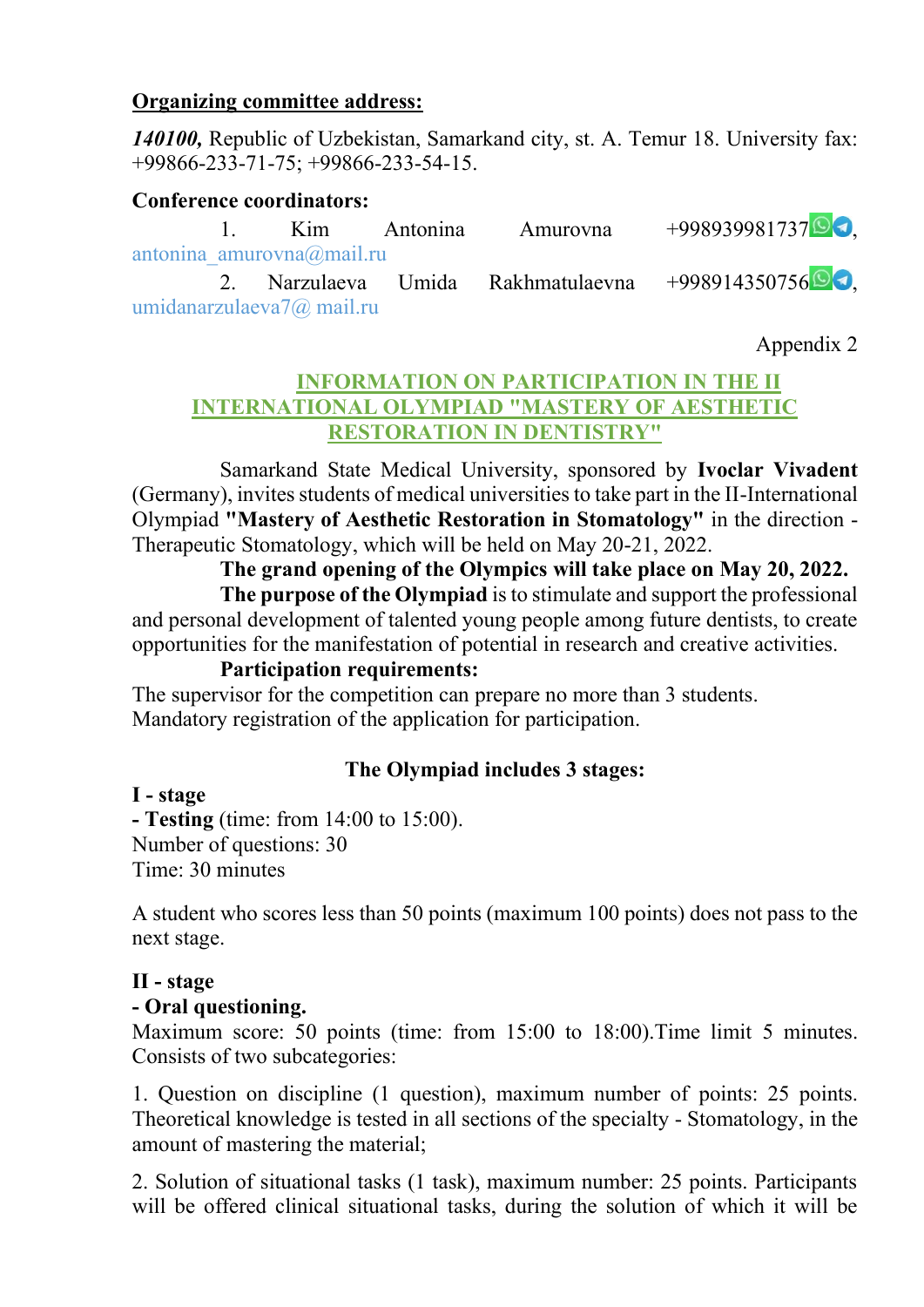necessary to make a diagnosis, conduct a differential diagnosis and draw up a plan for complex treatment.

#### **III - stage**

**-Assessment of practical skills** (1 practical skill).

Maximum points: 50 points.

Time limit 30 minutes.

The contestant must demonstrate the skills of professional activity. Participants of the Olympiad will be offered clinical situations, the solution of which will be evaluated in the form of manipulations on phantoms.

#### **Summarizing.**

The answers of the participants will be evaluated by a team of international jury. Due to the fact that the 1st stage is a qualifying round, the winners and prizewinners of the Olympiad will be determined by the total number of points scored in the 2nd and 3rd stages, where, according to the results, the maximum score should be: 100 points.

Diplomas will be awarded to the winners of the Olympiad, and certificates to participants.

#### **Application for participation in the II-International Olympiad**

| 1. Full name                                     |                |
|--------------------------------------------------|----------------|
| 2. A high-quality photo of the participant 3x4   |                |
| (Your face should be in the frame in front,      |                |
| shoulders and nothing more)                      |                |
| 3. Specify the course, group                     |                |
| 4. Full name and contact email of the            |                |
| university                                       |                |
| 5. Form of participation in the Olympiad         | $\Box$ offline |
| 6. Full name of supervisor (indicating position, |                |
| academic degree, ranks);                         |                |
|                                                  |                |
| 7. Postal address, telephone, E-mail of the      |                |
| author with whom there<br>will be a              |                |
| correspondence                                   |                |
|                                                  |                |

*"Mastery of Aesthetic Restoration in Dentistry"*

**Additional information, the program of the Olympiad, contact numbers and e-mail of those responsible for the Olympiad will be posted on the official website** [www.sammi.uz](http://www.sammi.uz/)

**Organizing committee address:**